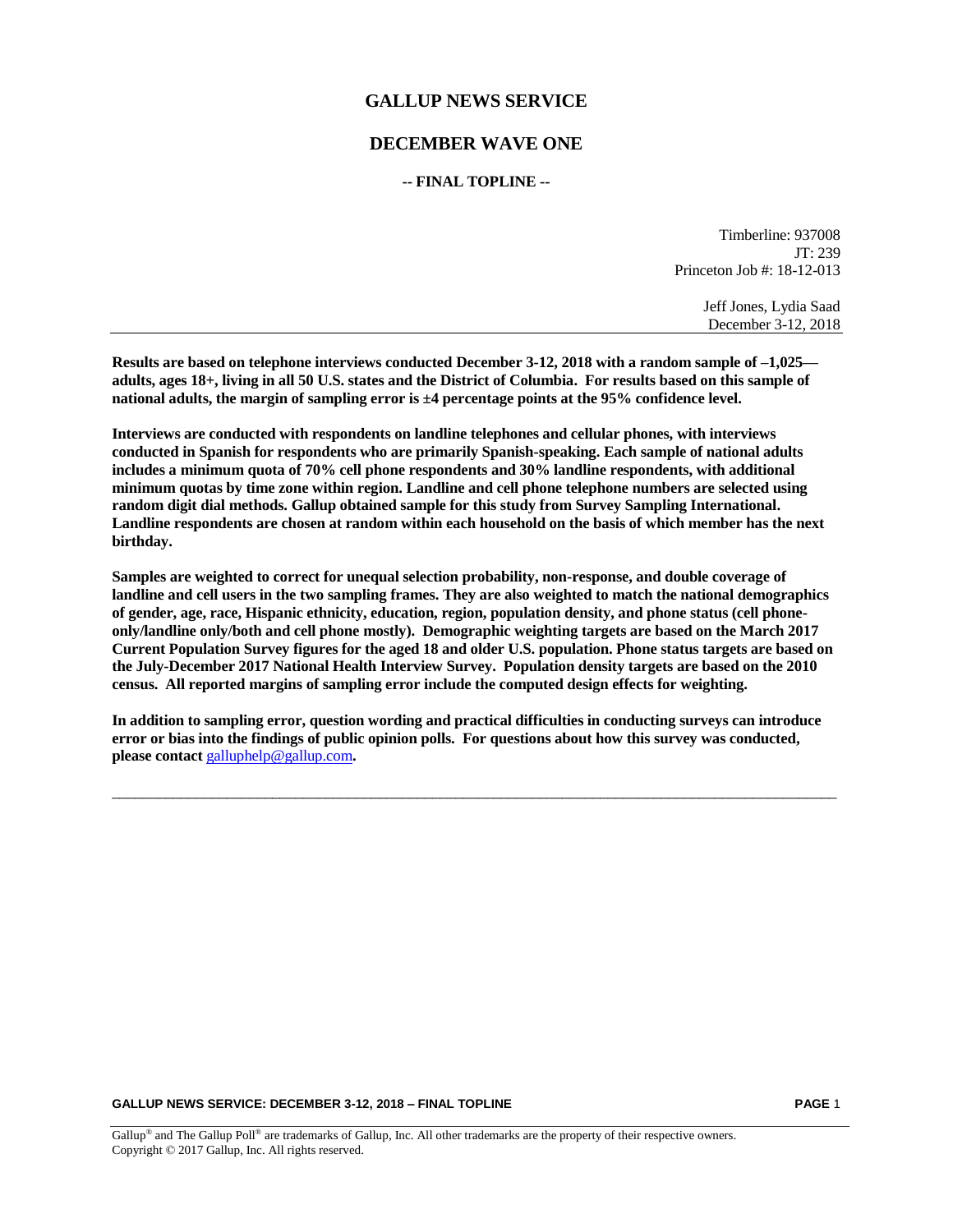12. Next, how important is it to you that the president and Congress deal with each of the following issues in the next year -- is it -- extremely important, very important, moderately important, or not that important? How about -- [RANDOM ORDER]?

| 2018 Dec 3-12                         | Extremely | Extremely/Very |
|---------------------------------------|-----------|----------------|
| (sorted by "extremely important")     | important | important      |
|                                       |           |                |
| Education                             | 42        | 87             |
| Healthcare policy                     | 39        | 85             |
| The economy                           | 34        | 85             |
| Gun policy                            | 34        | 66             |
| Social Security                       | 33        | 80             |
| Immigration                           | 33        | 75             |
| The federal budget deficit            | 32        | 76             |
| Drug abuse                            | 31        | 75             |
| Climate change                        | 31        | 62             |
| The nation's infrastructure           | 27        | 72             |
| U.S. trade and tariff policies        | 25        | 71             |
| The distribution of income and wealth | 25        | 62             |

### **ISSUE IMPORTANCE TRENDS**

# **A. The economy**

|                  | Extremely<br>important | Very<br>important | Moderately<br>important | Not that<br>important | No<br>opinion |
|------------------|------------------------|-------------------|-------------------------|-----------------------|---------------|
| 2018 Dec 3-12    | 34                     | 51                | 13                      |                       | $\ast$        |
| 2014 Jan 5-8     | 31                     | 58                | 9                       |                       | $\ast$        |
| 2011 Jan 7-9     | 52                     | 41                | 7                       |                       | $\ast$        |
| 2007 Jan 5-7     | 42                     | 39                | 16                      | 2                     |               |
| 2006 Jan 20-22   | 46                     | 41                | 11                      |                       | $\ast$        |
| 2005 Dec 9-11    | 47                     | 34                | 17                      | 2                     | *             |
| 2005 Apr 1-2     | 41                     | 46                | 11                      |                       | 1             |
| 2005 Feb 4-6     | 44                     | 44                | 11                      |                       | *             |
| 2004 Dec 17-19   | 40                     | 46                | 13                      |                       | $\ast$        |
| 2003 Jan 3-5     | 49                     | 42                | 8                       |                       | $\ast$        |
| 2002 May 28-29 ^ | 38                     | 45                | 14                      | 2                     |               |
| 2002 Jan 11-14   | 44                     | 43                | 11                      |                       |               |
| 2001 Oct 5-6     | 54                     | 36                | 10                      | *                     | *             |
| 2001 Jan 10-14   | 34                     | 51                | 12                      | 2                     |               |

^ Asked of a half sample.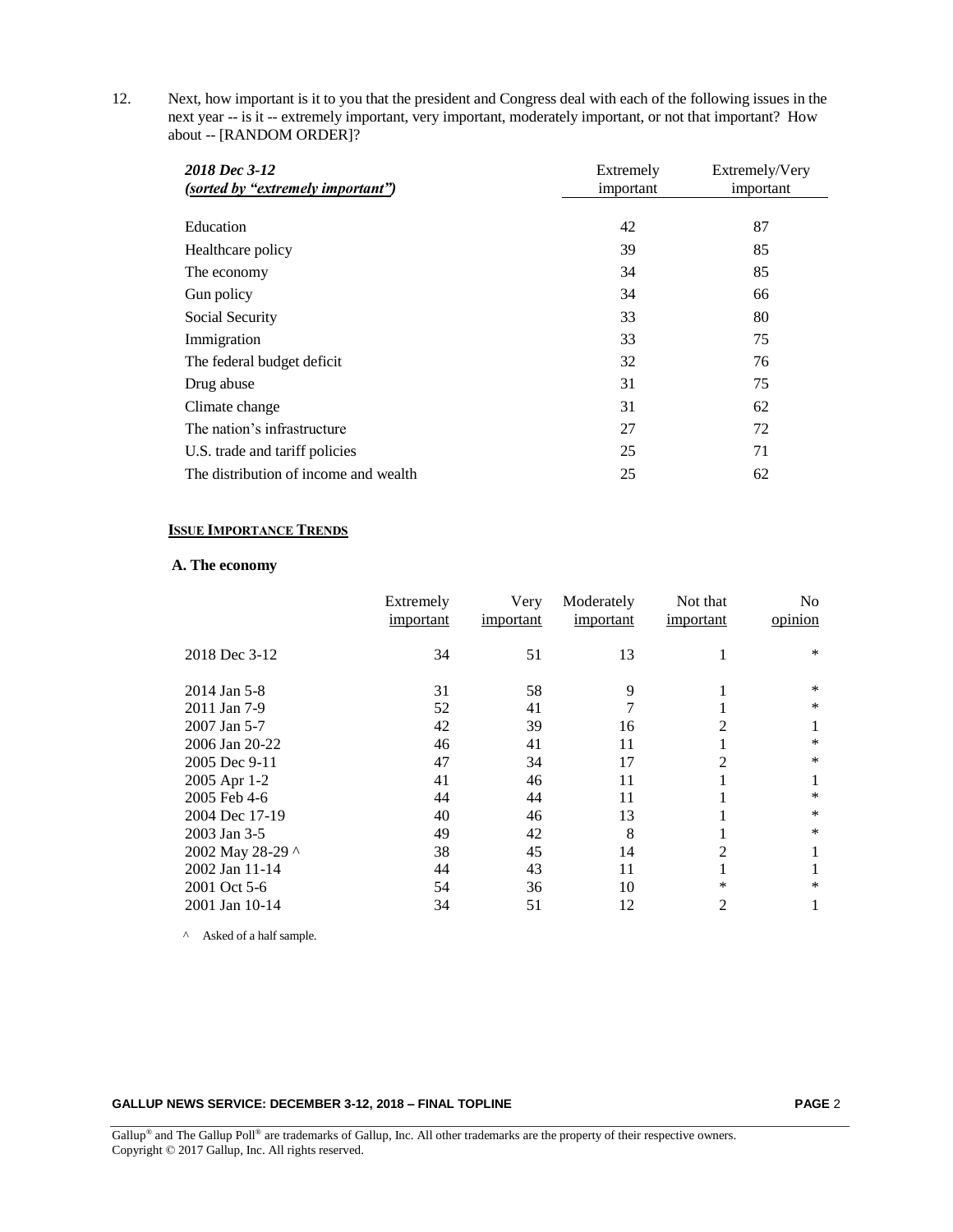# **Q.12 (ISSUE IMPORTANCE) CONTINUED**

#### **B. Education**

|                        | Extremely<br>important | Very<br>important | Moderately<br>important | Not that<br>important | N <sub>0</sub><br>opinion |
|------------------------|------------------------|-------------------|-------------------------|-----------------------|---------------------------|
| 2018 Dec 3-12          | 42                     | 45                | 10                      | 3                     | $\ast$                    |
| 2014 Jan 5-8           | 26                     | 55                | 15                      | 3                     | $\ast$                    |
| 2011 Jan 7-9           | 40                     | 39                | 17                      | 4                     |                           |
| 2005 Feb 4-6           | 45                     | 40                | 12                      | $\overline{2}$        |                           |
| 2004 Dec 17-19 $\land$ | 44                     | 42                | 13                      |                       | $\ast$                    |
| 2003 Jan 3-5 $\land$   | 44                     | 39                | 14                      | 3                     | $\Omega$                  |
| 2002 May 28-29 ^       | 44                     | 42                | 10                      | 4                     | $\ast$                    |
| 2002 Jan 11-14         | 46                     | 38                | 14                      | $\overline{2}$        | $\ast$                    |
| 2001 Oct 5-6           | 46                     | 37                | 14                      | 3                     | $\ast$                    |
| 2001 Jun 8-10          | 61                     | 32                | 6                       |                       | $\ast$                    |

 $\wedge$  Asked of a half sample.

# **C. Climate change**

|               | Extremely<br>important |      | Very Moderately<br>important important | Not that<br>important | No.<br>opinion |
|---------------|------------------------|------|----------------------------------------|-----------------------|----------------|
| 2018 Dec 3-12 | 31                     | -31- | 19                                     | 18                    |                |

# **D. Gun policy**

|                                  | Extremely<br>important | Very<br>important | Moderately<br>important | Not that<br>important | N <sub>o</sub><br>$\cdot$ $\cdot$<br>opinion |
|----------------------------------|------------------------|-------------------|-------------------------|-----------------------|----------------------------------------------|
| 2018 Dec 3-12                    | 34                     | 32                | 19                      | 14                    | ∗                                            |
| 2014 Jan 5-8<br>2002 May 28-29 ^ | 17<br>27               | 37<br>28          | 28<br>26                | 17<br>15              | 4                                            |
| 2001 Jan 10-14 $\land$           | 27                     | 36                | 23                      | 13                    |                                              |

^ WORDING: Guns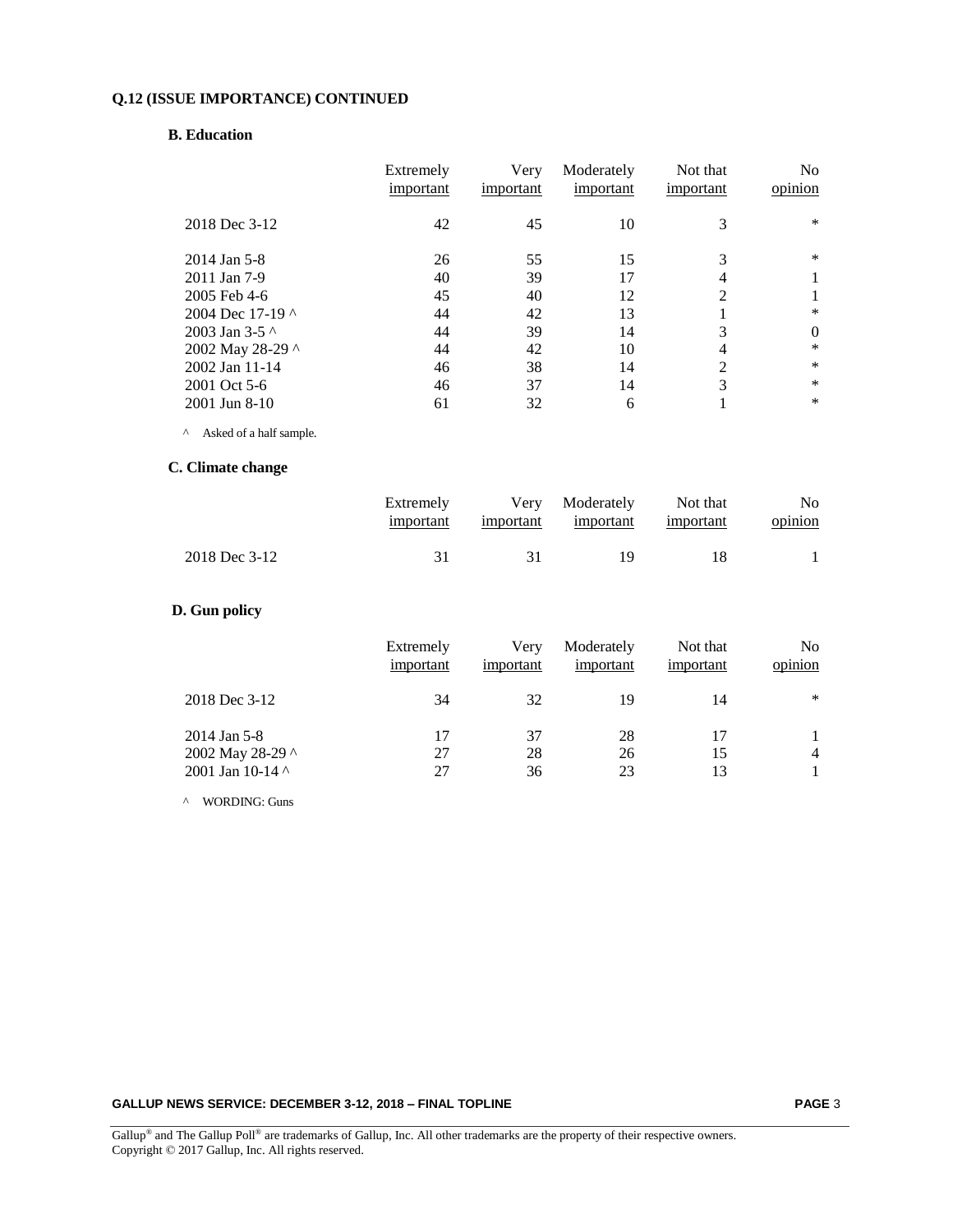### **Q.12 (ISSUE IMPORTANCE) CONTINUED**

### **E. Health care policy**

|                          | Extremely | Very      | Moderately | Not that      | N <sub>0</sub> |
|--------------------------|-----------|-----------|------------|---------------|----------------|
|                          | important | important | important  | important     | opinion        |
| 2018 Dec 3-12            | 39        | 46        | 13         | 3             | $\ast$         |
| 2014 Jan 5-8             | 26        | 51        | 16         | 6             |                |
| 2011 Jan 7-9             | 40        | 38        | 15         | 6             |                |
| $2007$ Jan 5-7 $\pm$     | 50        | 36        | 11         | $\mathcal{L}$ |                |
| 2006 Jan 20-22 $\land$   | 47        | 39        | 12         | 2             | $\ast$         |
| 2005 Dec $9-11$ +        | 48        | 31        | 17         | 3             |                |
| 2005 Apr 1-2 +           | 46        | 42        | 9          | $\mathcal{L}$ |                |
| 2005 Feb 4-6 $+$         | 49        | 39        | 11         |               | $\ast$         |
| 2004 Dec $17-19$ $+$ $+$ | 42        | 45        | 12         |               | $\ast$         |
| 2003 Jan 3-5 $+$ +       | 45        | 36        | 17         |               |                |
|                          |           |           |            |               |                |

^ WORDING: Health care policy

† WORDING: Health care costs

‡ Asked of a half sample.

### **F. Immigration**

|                             | Extremely<br>important | Very<br>important | Moderately<br>important | Not that<br>important | N <sub>o</sub><br>opinion |
|-----------------------------|------------------------|-------------------|-------------------------|-----------------------|---------------------------|
| 2018 Dec 3-12               | 33                     | 42                | 19                      | 6                     |                           |
| 2014 Jan 5-8                | 14                     | 36                | 40                      | 8                     |                           |
| 2011 Jan 7-9                | 30                     | 34                | 26                      | 9                     |                           |
| 2007 Jan 5-7 $\sim$         | 38                     | 31                | 25                      | 6                     |                           |
| 2006 Jan 20-22 $\land$      | 31                     | 33                | 30                      | 4                     |                           |
| 2005 Dec 9-11 $\sim$        | 27                     | 30                | 37                      | 5                     |                           |
| 2004 Dec 17-19 $\uparrow$ † | 27                     | 38                | 26                      | 8                     |                           |
| 2002 Jan 11-14 $\land$      | 30                     | 33                | 29                      |                       |                           |
| 2001 Jan 10-14 $\land$      | 17                     | 29                | 39                      | 12                    | 3                         |
| 2001 Jan 10-14              | 17                     | 29                | 39                      | 12                    | 3                         |

^ WORDING: Illegal immigration

† Asked of a half sample.

# **G. The distribution of income and wealth**

|               | Extremely<br>important | Very<br>important | Moderately<br>important | Not that<br>important | No<br>opinion |
|---------------|------------------------|-------------------|-------------------------|-----------------------|---------------|
| 2018 Dec 3-12 | 25                     | 37                | 19                      |                       |               |
| 2014 Jan 5-8  |                        | 40                | 23                      | 16                    |               |